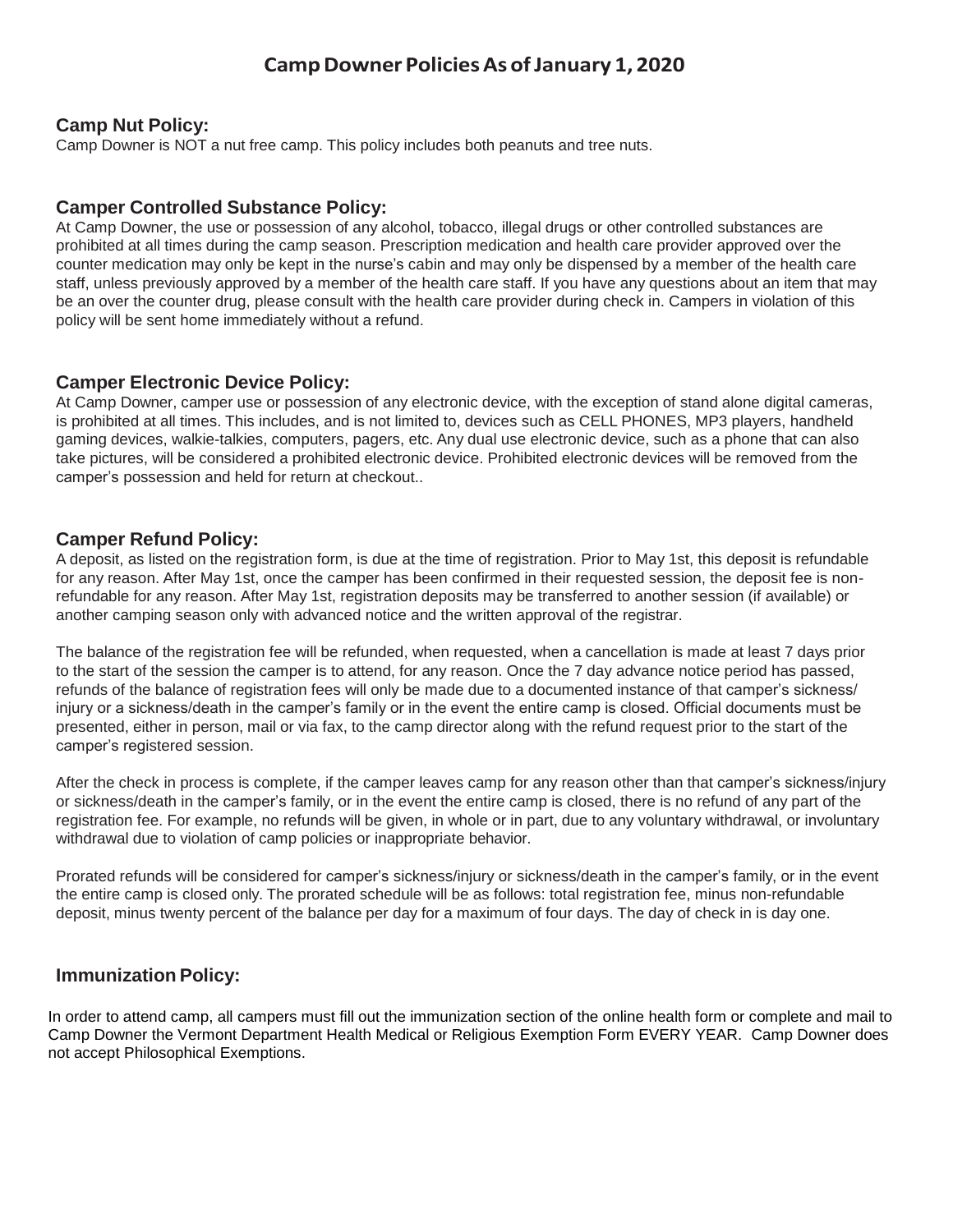If you have any questions in regards to any of these policies, please contact the director.

Camp Season (June 14th to August 15th, 2020): Emily Myers, Director Camp Downer 1535 Downer Rd. Sharon, VT 05065 Phone: 802-763-7007 Email Address: [director@campdowner.com](mailto:director@campdowner.com)

Offseason: Emily Myers, Director Camp Downer 70 S. Winooksi Ave. #196 Burlington, VT 05401 Phone: TBD Email Address: [director@campdowner.com](mailto:director@campdowner.com)

# **Camp Downer 2020 Pre-Registration FAQ:**

Q: When will registration open? A: Saturday, **February 1st at 1:00 pm EST.**

Q: I'd like to receive information about online registration when it opens, how do I do that?

A: You have a couple of options; send an email to [registrar@campdowner.com](mailto:registrar@campdowner.com) and ask to be placed on our email list; "Like" the Camp Downer Facebook page [https://www.facebook.com/campdowner/;](http://www.facebook.com/campdowner/%3B) or keep an eye on the Camp Downer website <http://www.campdowner.com/> for updates.

Q: What information will I need when I complete my online registration?

A: You will need to input your demographic information, ie address, phone, emergency contact, email, etc, you will need your campers name, date of birth, cabin mate request (limit of 2) and you will need a major credit card, Mastercard, Visa or American Express to pay for the deposit.

Q: How do I make sure my information in the Camp Downer database is correct?

A: In the weeks prior to registration opening we will be sending an email to all pre-existing campers detailing how to log into our online registration system and update your Household information. You will not be able to register yet but you can save time by confirming all the information before registration opens.

Q: What are the dates of the camping sessions/weeks?

A: You can view the Calendar at <http://www.campdowner.com/calendarrates/>

Q: How much does camp cost?

A: For 2020, our 1 week sessions are \$460, the 2 week session is \$960.

Q: How much is the deposit?

A: The deposit for camp is \$230 for the 1 week sessions and \$480 for the 2 week.

Q: I want to sign my camper up for multiple sessions/weeks, can I?

A: Yes, subject to availability.

Q: Do I have to pay a deposit for each session/week?

A: Yes. The deposit for each session/week is due at the time of registration.

Q: I'd like to apply for a scholarship, how do I do that?

A: You [will find instructions and a downloadable application for a Camp Downer scholarship online at http://www.](http://www/) campdowner.com/about-us/scholarships/. Please read the instructions carefully, incomplete applications and families that do not meet the Federal Poverty Guidelines are not eligible for a scholarship.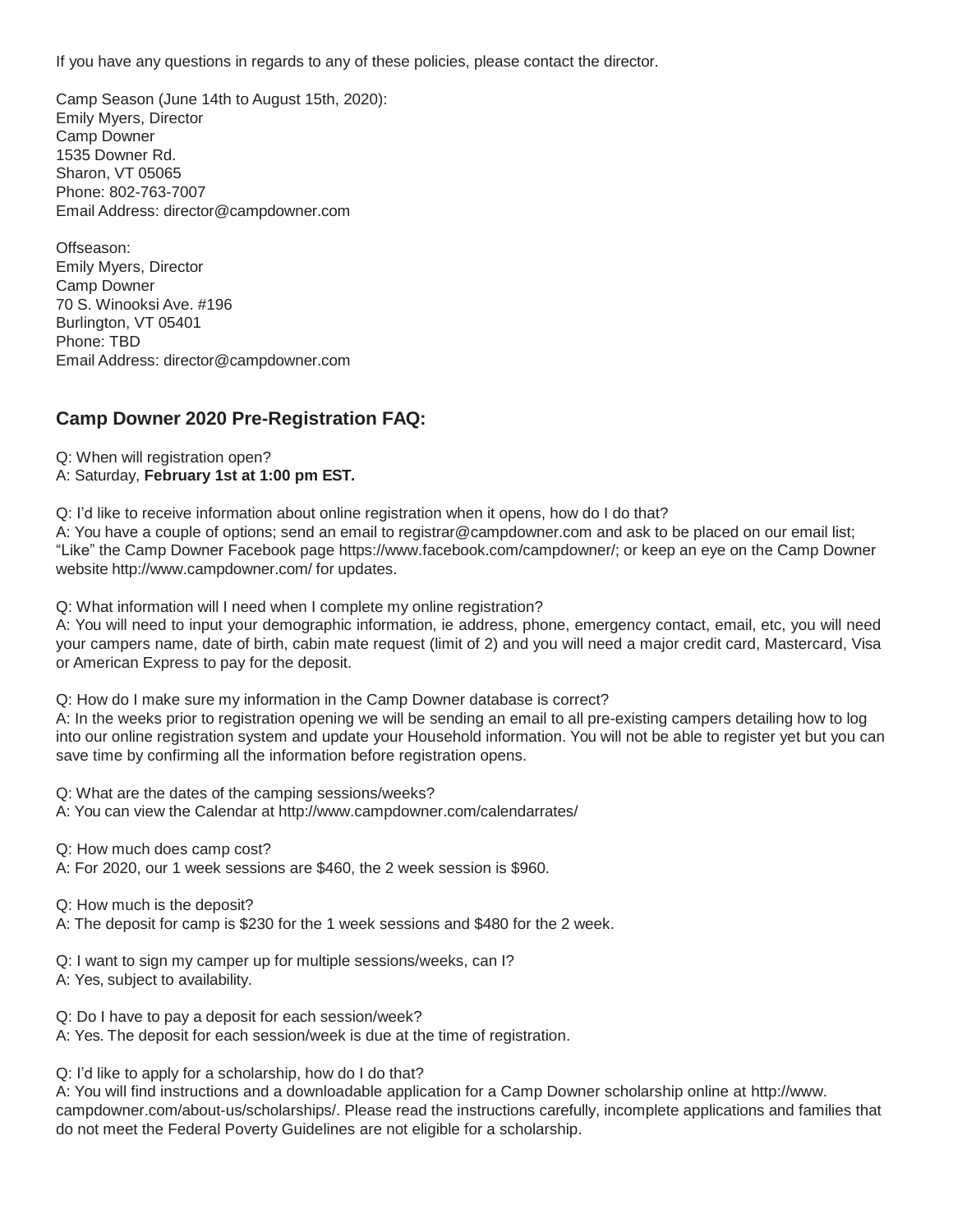Q: I'd like to apply for a full scholarship; do I have to pay the deposit still to register for camp?

A: Yes, to be considered for a Camp Downer scholarship your child must be a registered camper and to register a camper you must pay the deposit fee. If you are awarded a full scholarship, your deposit will be refunded one week after the camper attends camp. For further information about scholarships please visit [http://campdowner.com/scholarships.php.](http://campdowner.com/scholarships.php)

Q: How can I make a donation to the Camp Downer Scholarship fund?

A: While registering your camper for a session/week you will find the option to add a donation to your cart. You can choose any of the donation amounts listed, \$10, \$25, \$50, \$75 or \$100 or combine them to come up with an amount you'd like to donate, i.e. \$10 +\$50 =\$60. If you are not registering a camper for this season but would like to make a donation please send your check made out to Camp Downer to Camp Downer, Inc., Registrar, 70 S. Winooski Ave. #196, Burlington, VT 05401

Q: How will I know my registration is complete?

A: You will receive a confirmation email after completing your registration that will include several links to documents you will need like the What to Bring to Camp list and the Post Registration FAQ.

# **Camp Downer 2020 Post Registration FAQ:**

Q: I've completed my online registration, now what?

A: You should have received an email confirmation about your registration with further instructions and several links these include a What to Bring to Camp packing list and this Post Registration FAQ. Please read through the attachments carefully. Be sure to also complete the online Health Form for each camper.

Q: I've done my online registration but now realize I need a different week or that I need to cancel, can I do it online? A: No, you cannot make changes to your registration through the website. To make changes or cancel please contact [the registrar at registrar@campdowner.com](mailto:registrar@campdowner.com) or send the Request to Change Confirmed Registration form found online at http://www.campdowner.com/wp-content/uploads/2020/01/ChangeForm\_2020.pdf

Q: I've misplaced my What to Bring to Camp packing list or my health forms, how do I get another copy? A: Downloadable pdf version of the What to Bring to Camp packing list is online at [http://campdowner.c](http://campdowner/)om/registration

Q: I paid my deposit online, when is the rest of the fee due?

A: The final payment for your camper's session/week fee is due the day you drop your camper off at Camp Downer. You can also pay for camp brand merchandise (t-shirts, coffee mugs, cinch sacks, etc...) at that time.

Q: My camper has food allergies, what's the best way to inform camp?

A: The online health form has a food allergies section. This data will be shared with the food service staff. Please note that Camp Downer is NOT a nut free environment.

Q: My camper has special needs or I have a special concern, who should I discuss this with? A: Please send an email to [director@campdowner.com](mailto:director@campdowner.com) .

Q: I'd like to register my camper for a 2nd or 3rd session/week, can I do that?

A: Yes, you can. Just log in to your online account, choose your camper and register for the additional sessions/weeks.

Q: My camper is coming for 2 sessions/weeks, one right after the other. Can they just stay at camp in-between? A: No they cannot. You must pick your camper up for the weekend in between one week sessions as Directors and counselors are not on duty at camp from Friday afternoon until Sunday morning.

Q: We're excited about camp, when can we pick our activities?

A: Your camper will review and pick activities with their counselor the day they arrive at camp.

Q: Can my camper have electronics at camp?

A: No, Camp Downer does not allow campers to use any electronics with the exception of digital cameras at camp so please be sure they do not pack them to bring.